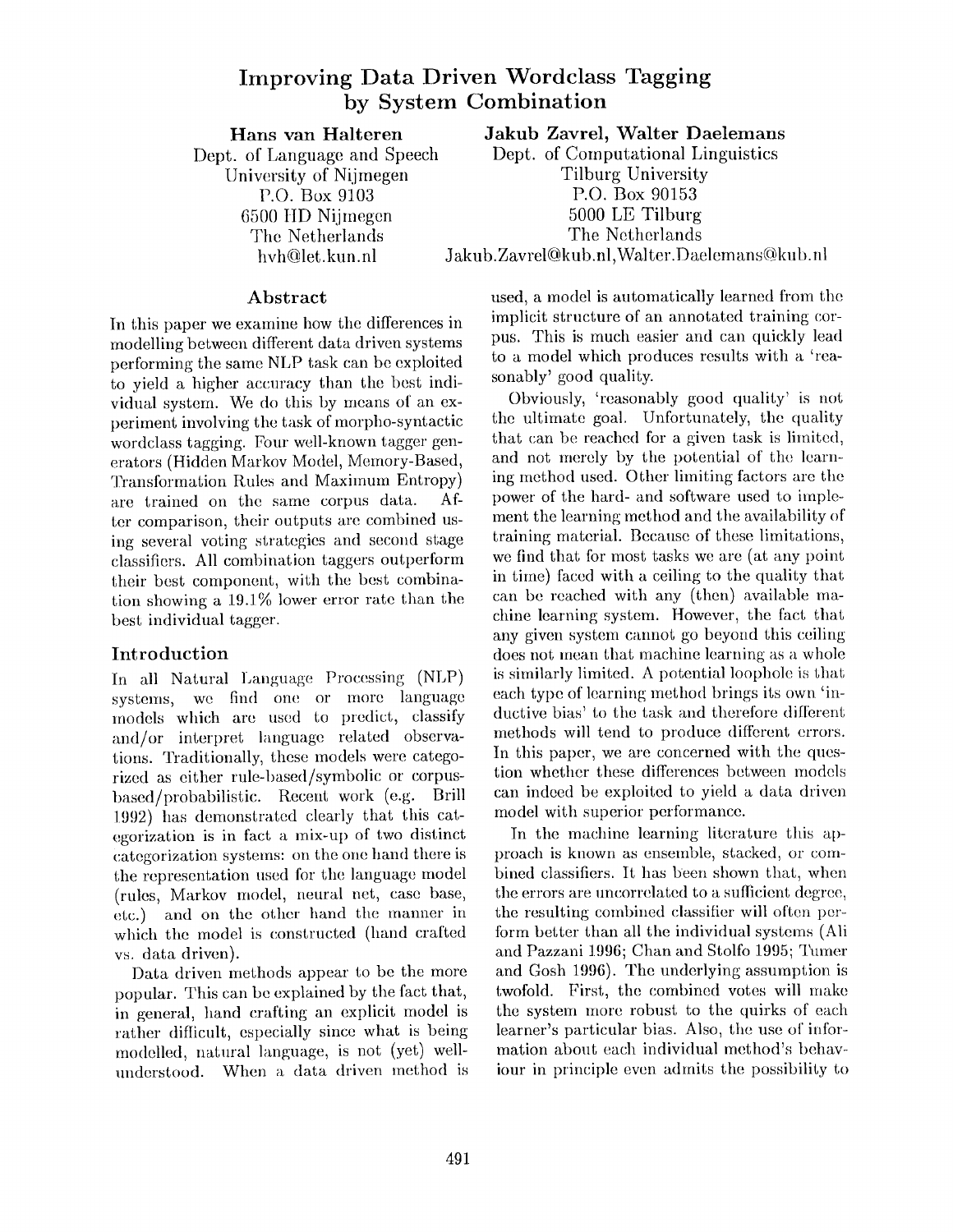fix collective errors.

We will execute our investigation by means of an experiment. The NLP task used in the experiment is morpho-syntactic wordclass tagging. The reasons for this choice are several. First of all, tagging is a widely researched and well-understood task (cf. van Halteren (ed.) 1998). Second, current performance levels on this task still leave room for improvement: 'state of the art' performance for data driven automatic wordclass taggers (tagging English text with single tags from a low detail tagset) is 96- 97% correctly tagged words. Finally, a number of rather different methods are available that generate a fully functional tagging system from annotated text.

### **1 Component taggers**

In 1992, van Halteren combined a number of taggers by way of a straightforward majority vote (cf. van Halteren 1996). Since the component taggers all used n-gram statistics to model context probabilities and the knowledge representation was hence fundamentally the same in each component, the results were limited. Now there are more varied systems available, a variety which we hope will lead to better combination effects. For this experiment we have selected four systems, primarily on the basis of availability. Each of these uses different features of the text to be tagged, and each has a completely different representation of the language model.

The first and oldest system uses a traditional trigram model (Steetskamp 1995; henceforth tagger T, for Trigrams), based on context statistics  $P(t_i|t_{i-1}, t_{i-2})$  and lexical statistics  $P(t_i|w_i)$  directly estimated from relative corpus frequencies. The Viterbi algorithm is used to determine the most probable tag sequence. Since this model has no facilities for handling unknown words, a Memory-Based system (see below) is used to propose distributions of potential tags for words not in the lexicon.

The second system is the Transformation Based Learning system as described by Brill  $(1994<sup>1</sup>)$ ; henceforth tagger R, for Rules). This system starts with a basic corpus annotation (each word is tagged with its most likely tag) and then searches through a space of transformation rules in order to reduce the discrepancy between its current annotation and the correct one (in our case 528 rules were learned). During tagging these rules are applied in sequence to new text. Of all the four systems, this one has access to the most information: contextual information (the words and tags in a window spanning three positions before and after the focus word) as well as lexical information (the existence of words formed by suffix/prefix addition/deletion). However, the actual use of this information is severely limited in that the individual information items can only be combined according to the patterns laid down in the rule templates.

The third system uses Memory-Based Learning as described by Daelemans *et al.* (1996; henceforth tagger M, for Memory). During the training phase, cases containing information about the word, the context and the correct tag are stored in memory. During tagging, the case most similar to that of the focus word is retrieved from the memory, which is indexed on the basis of the Information Gain of each feature, and the accompanying tag is selected. The system used here has access to information about the focus word and the two positions before and after, at least for known words. For unknown words, the single position before and after, three suffix letters, and information about capitalization and presence of a hyphen or a digit are used.

The fourth and final system is the MXPOST system as described by Ratnaparkhi  $(1996^2;$ henceforth tagger E, for Entropy). It uses a number of word and context features rather similar to system M, and trains a Maximum Entropy model that assigns a weighting parameter to each feature-value and combination of features that is relevant to the estimation of the probability  $P(tag|features)$ . A beam search is then used to find the highest probability tag sequence. Both this system and Brill's system are used with the default settings that are suggested in their documentation.

<sup>1</sup>Brill's system is available as a collection of C programs and Perl scripts at ftp ://ftp. cs. j hu. edu/pub/brill/Programs/ RULE\_BASED\_TAGGER\_V.1.14. tar. Z

<sup>2</sup>Ratnaparkhi's Java implementation of this system is available at ftp://ftp, cis.upenn.edu/ pub/adwait/jmx/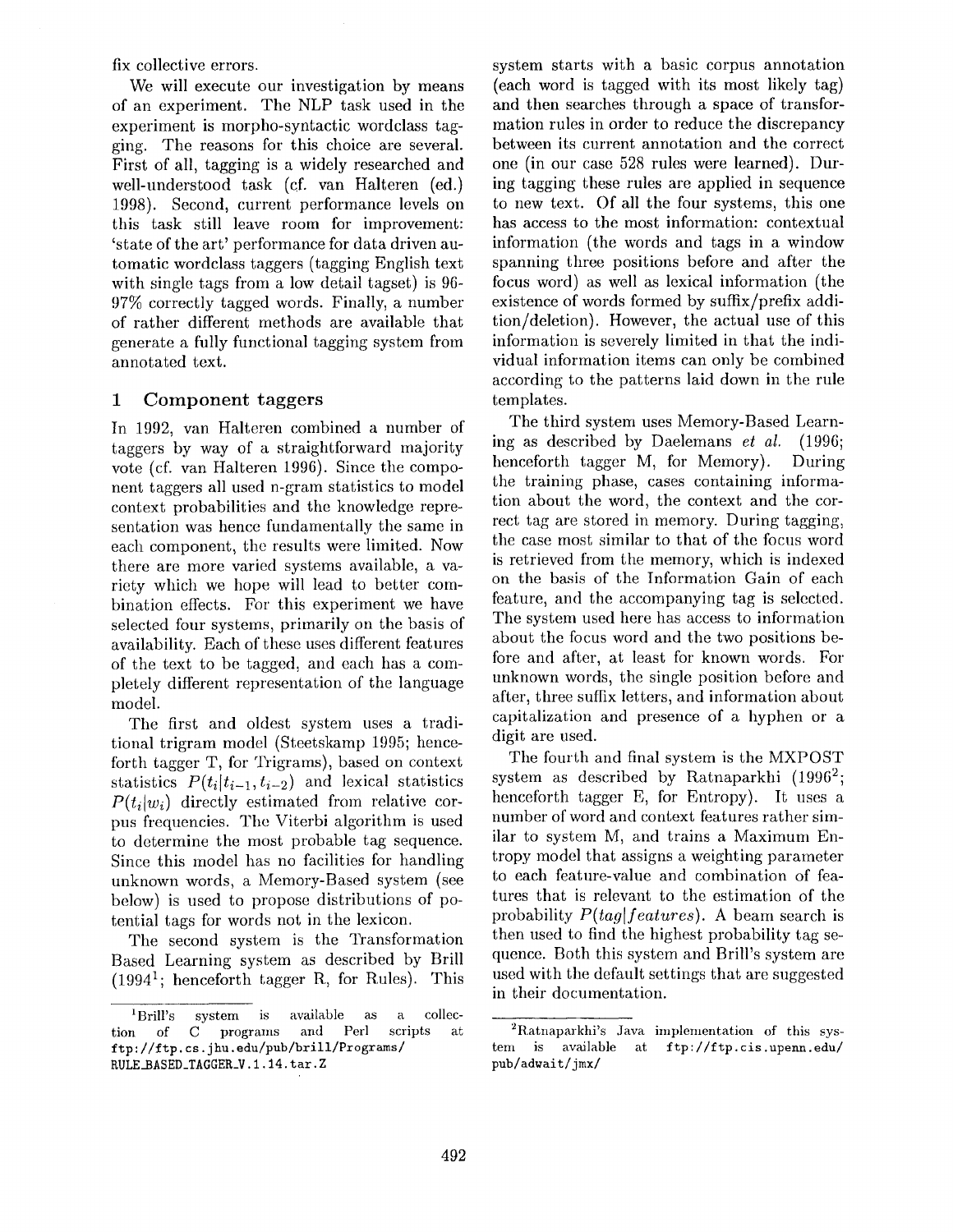## 2 The data

The data we use for our experiment consists of the tagged LOB corpus (Johansson 1986). The corpus comprises about one million words, divided over 500 samples of 2000 words from 15 text types. Its tagging, which was manually checked and corrected, is generally accepted to be quite accurate. Here we use a slight adaptation of the tagset. The changes are mainly cosmetic, e.g. non-alphabetic characters such as "\$" in tag names have been replaced. However, there has also been some retokenization: genitive markers have been split off and the negative marker "n't" has been reattached. An example sentence tagged with the resulting tagset is:

| The           | <b>ATI</b>  | singular or plural |
|---------------|-------------|--------------------|
|               |             | article            |
| $_{\rm Lord}$ | <b>NPT</b>  | singular titular   |
|               |             | noun               |
| Major         | <b>NPT</b>  | singular titular   |
|               |             | noun               |
| extended      | <b>VBD</b>  | past tense of verb |
| an            | AТ          | singular article   |
| invitation    | NΝ          | singular common    |
|               |             | noun               |
| to            | ΙN          | preposition        |
| all           | ABN         | pre-quantifier     |
| the           | ATI         | singular or plural |
|               |             | article            |
| parliamentary | .H          | adjective          |
| candidates    | <b>NNS</b>  | plural common      |
|               |             | noun               |
|               | <b>SPER</b> | period             |

The tagset consists of 170 different tags (including ditto tags<sup>3</sup>) and has an average ambiguity of 2.69 tags per wordform. The difficulty of the tagging task can be judged by the two baseline measurements in Table 2 below, representing a completely random choice from the potential tags for each token (Random) and selection of the lexically most likely tag (LexProb).

For our experiment, we divide the corpus into three parts. The first part, called Train, consists of 80% of the data (931062 tokens), constructed by taking the first eight utterances of every ten. This part is used to train the individual taggers. The second part, Tune, consists of 10% of the data (every ninth utterance, 114479 tokens) and is used to select the best tagger parameters where applicable and to develop the combination methods. The third and final part, Test, consists of the remaining  $10\%$  (115101 tokens) and is used for the final performance measurements of all taggers. Both Tune and Test contain around 2.5% new tokens (wrt Train) and a further  $0.2\%$  known tokens with new tags.

The data in Train (for individual taggers) and Tune (for combination taggers) is to be the only information used in tagger construction: all components of all taggers (lexicon, context statistics, etc.) are to be entirely data driven and no manual adjustments are to be done. The data in Test is never to be inspected in detail but only used as a benchmark tagging for quality measurement. 4

## **3 Potential for improvement**

In order to see whether combination of the component taggers is likely to lead to improvements of tagging quality, we. first examine the results of the individual taggers when applied to Tune. As far as we know this is also one of the first rigorous measnrements of the relative quality of different tagger generators, using a single tagset and dataset and identical circumstances.

The quality of the individual taggers (cf. Table 2 below) certainly still leaves room for improvement, although tagger E surprises us with an accuracy well above any results reported so far and makes us less confident about the gain to be accomplished with combination.

However, that there is room for improvement is not enough. As explained above, for combination to lead to improvement, the component taggers must differ in the errors that they make. That this is indeed the case can be seen in Table 1. It shows that for 99.22% of Tune, at least one tagger selects the correct tag. However, it is unlikely that we will be able to identify this

<sup>3</sup>Ditto tags are used for the components of multitoken units, e.g. if "as well as" is taken to be a coordination conjunction, it is tagged "as\_CC-1 well\_CC-2 as\_CC-3", using three related but different ditto tags.

<sup>4</sup>This implies that it is impossible to note if errors counted against a tagger are in fact errors in the benchmark tagging. We accept that we are measuring quality in relation to a specific tagging rather than the linguistic truth (if such exists) and can only hope the tagged LOB corpus lives up to its reputation.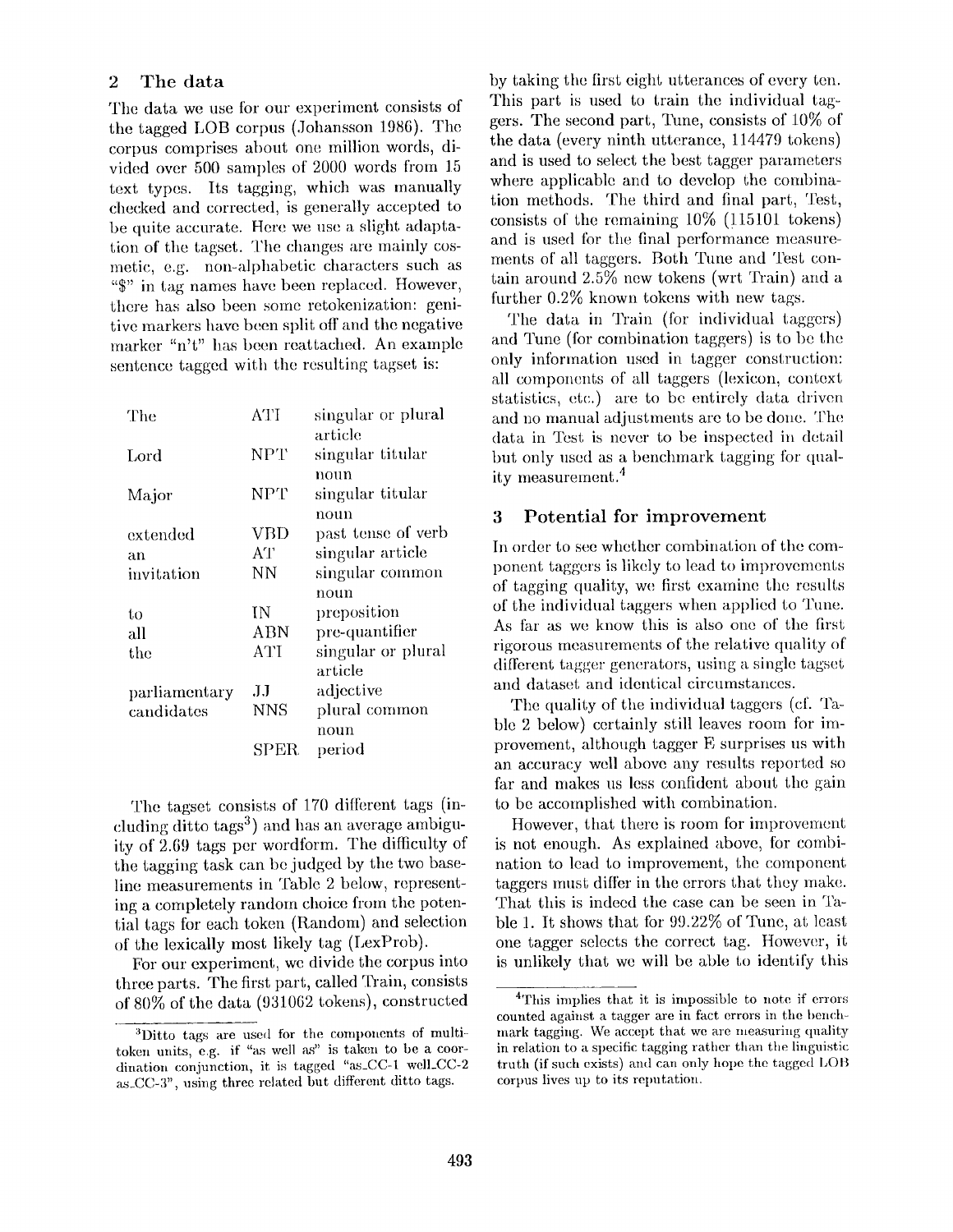| All Taggers Correct            | 92.49 |
|--------------------------------|-------|
| Majority Correct $(3-1,2-1-1)$ | 4.34  |
| Correct Present, No Majority   | 1.37  |
| $(2-2,1-1-1-1)$                |       |
| Minority Correct $(1-3,1-2-1)$ | 1.01  |
| All Taggers Wrong              | 0.78  |

Table 1: Tagger agreement on Tune. The patterns between the brackets give the distribution of correct/incorrect tags over the systems.

tag in each case. We should rather aim for optimal selection in those cases where the correct tag is not outvoted, which would ideally lead to correct tagging of 98.21% of the words (in Tune).

### 4 Simple Voting

There are many ways in which the results of the component taggers can be combined, selecting a single tag from the set proposed by these taggers. In this and the following sections we examine a number of them. The accuracy measurements for all of them are listed in Table 2.<sup>5</sup> The most straightforward selection method is an n-way vote. Each tagger is allowed to vote for the tag of its choice and the tag with the highest number of votes is selected.<sup>6</sup>

The question is how large a vote we allow each tagger. The most democratic option is to give each tagger one vote (Majority). However, it appears more useful to give more weight to taggers which have proved their quality. This can be general quality, e.g. each tagger votes its overall precision (TotPrecision), or quality in relation to the current situation, e.g. each tagger votes its precision on the suggested tag (Tag-Precision). The information about each tagger's quality is derived from an inspection of its results on Tune.

|                        | $\overline{\text{Tune}}$ | <b>Test</b> |
|------------------------|--------------------------|-------------|
| <b>Baseline</b>        |                          |             |
| Random                 | 73.68                    | 73.74       |
| LexProb                | 92.05                    | 92.27       |
| <b>Single Tagger</b>   |                          |             |
| т                      | 95.94                    | 96.08       |
| R                      | 96.34                    | 96.46       |
| M                      | 96.76                    | 96.95       |
| Ε                      | 97.34                    | 97.43       |
| <b>Simple Voting</b>   |                          |             |
| Majority               | 97.53                    | 97.63       |
| TotPrecision           | 97.72                    | 97.80       |
| TagPrecision           | 97.55                    | 97.68       |
| Precision-Recall       | 97.73                    | 97.84       |
| <b>Pairwise Voting</b> |                          |             |
| TagPair                | 97.99                    | 97.92       |
| Memory-Based           |                          |             |
| Tags                   | 98.31                    | 97.87       |
| Tags+Word              | 99.21                    | 97.82       |
| Tags+Context           | 99.46                    | 97.69       |
| Decision trees         |                          |             |
| Tags                   | 98.08                    | 97.78       |
| $Tags+Word$            |                          |             |
| ${\rm Tags+Context}$   | 98.67                    | 97.63       |

Table 2: Accuracy of individual taggers and combination methods.

But we have even more information on how well the taggers perform. We not only know whether we should believe what they propose (precision) but also know how often they fail to recognize the correct tag (recall). This information can be used by forcing each tagger also to add to the vote for tags suggested by the opposition, by an amount equal to 1 minus the recall on the opposing tag (Precision-Recall).

As it turns out, all voting systems outperform the best single tagger,  $E^7$ . Also, the best voting system is the one in which the most specific information is used, Precision-Recall. However, specific information is not always superior, for TotPrecision scores higher than TagPrecision. This might be explained by the fact that recall information is missing (for overall performance this does not matter, since recall is equal to precision).

<sup>5</sup>For any tag X, *precision* measures which percentage of the tokens tagged X by the tagger are also tagged X in the benchmark and *recall* measures which percentage of the tokens tagged X in the benchmark are also tagged X by the tagger. When abstracting away from individual tags, precision and recall are equal and measure how many tokens are tagged correctly; in this case we also use the more generic term *accuracy.* 

 ${}^{6}$ In our experiment, a random selection from among the winning tags is made whenever there is a tie.

<sup>7</sup>Even the worst combinator, Majority, is significantly better than E: using McNemar's chi-square, p=0.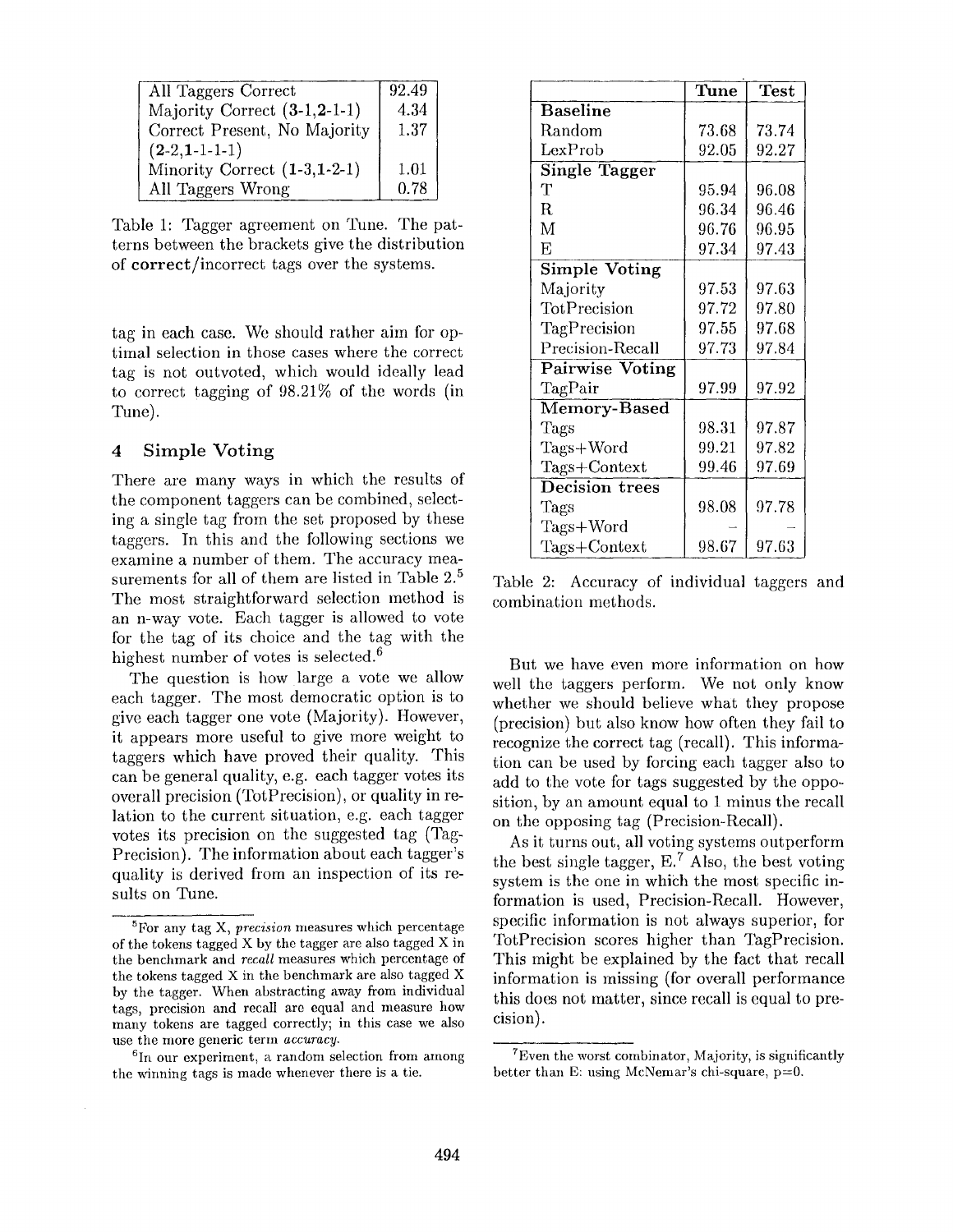## **5** Pairwise Voting

So far, we have only used information on the pertbrmance of individual taggers. A next step is to examine them in pairs. We can investigate all situations where one tagger suggests  $T_1$  and the other  $T_2$  and estimate the probability that in this situation the tag should actually be  $T_x$ , e.g. if  $E$  suggests DT and T suggests CS (which can happen if the token is "that") the probabilities for the appropriate tag are:

| CS.  | subordinating conjunction | 0.3276 |
|------|---------------------------|--------|
| DT.  | determiner                | 0.6207 |
| QL   | quantifier                | 0.0172 |
| WPR. | wh-pronoun                | 0.0345 |

When combining the taggers, every tagger pair is taken in turn and allowed to vote (with the probability described above) for each possible tag, i.e. not just the ones suggested by the component taggers. If a tag pair  $T_1$ - $T_2$  has never been observed in Tune, we fall back on information on the individual taggers, viz. the probability of each tag  $T_x$  given that the tagger suggested tag  $T_i$ .

Note that with this method (and those in the next section) a tag suggested by a minority (or even none) of the taggers still has a chance to win. In principle, this could remove the restriction of gain only in 2-2 and 1-1-1-1 cases. In practice, the chance to beat a majority is very slight indeed and we should not get our hopes up too high that this should happen very often.

When used on Test, the pairwise voting strategy (TagPair) clearly outperforms the other voting strategies, $<sup>8</sup>$  but does not yet approach the</sup> level where all tying majority votes are handled correctly (98.31%).

### **t3** Stacked classifiers

From the measurements so far it appears that the use of more detailed information leads to a better accuracy improvement. It ought therefore to be advantageous to step away from the underlying mechanism of voting and to model the situations observed in Tune more closely. The practice of feeding the outputs of a number of classifiers as features for a next learner is usually called *stacking* (Wolpert 1992). The second stage can be provided with the first level **outputs, and with additional information, e.g.**  about the original input pattern.

The first choice for this is to use a Memory-Based second level learner. In the basic version (Tags), each case consists of the tags suggested by the component taggers and the correct tag. In the more advanced versions we also add information about the word in question (Tags+Word) and the tags suggested by all taggers for the previous and the next position  $(Tags+Context)$ . For the first two the similarity metric used during tagging is a straightforward overlap count; for the third we need to use an Information Gain weighting (Daelemans *et al.*  1997).

Surprisingly, none of the Memory-Based based methods reaches the quality of TagPair.<sup>9</sup> The explanation for this can be found when we examine the differences within the Memory-Based general strategy: the more feature information is stored, the higher the accuracy on Tune, but the lower the accuracy on Test. This is most likely an overtraining effect: Tune is probably too small to collect case bases which can leverage the stacking effect convincingly, especially since only 7.51% of the second stage material shows disagreement between the featured tags.

To examine if the overtraining effects are specific to this particular second level classifier, we also used the C5.0 system, a commercial version of the well-known program  $C4.5$  (Quinlan 1993) for the induction of decision trees, on the same training material.<sup>10</sup> Because C5.0 prunes the decision tree, the overfitting of training material (Tune) is less than with Memory-Based learning, but the results on Test are also worse. We conjecture that pruning is not beneficial when the interesting cases are very rare. To realise the benefits of stacking, either more data is needed or a second stage classifier that is better suited to this type of problem.

 ${}^{8}$ It is significantly better than the runner-up (Precision-Recall) with  $p=0$ .

<sup>&</sup>lt;sup>9</sup>Tags (Memory-Based) scores significantly worse than TagPair  $(p=0.0274)$  and not significantly better than Precision-Recall (p=0.2766).

 $10Tags+Word$  could not be handled by C5.0 due to the huge number of feature values.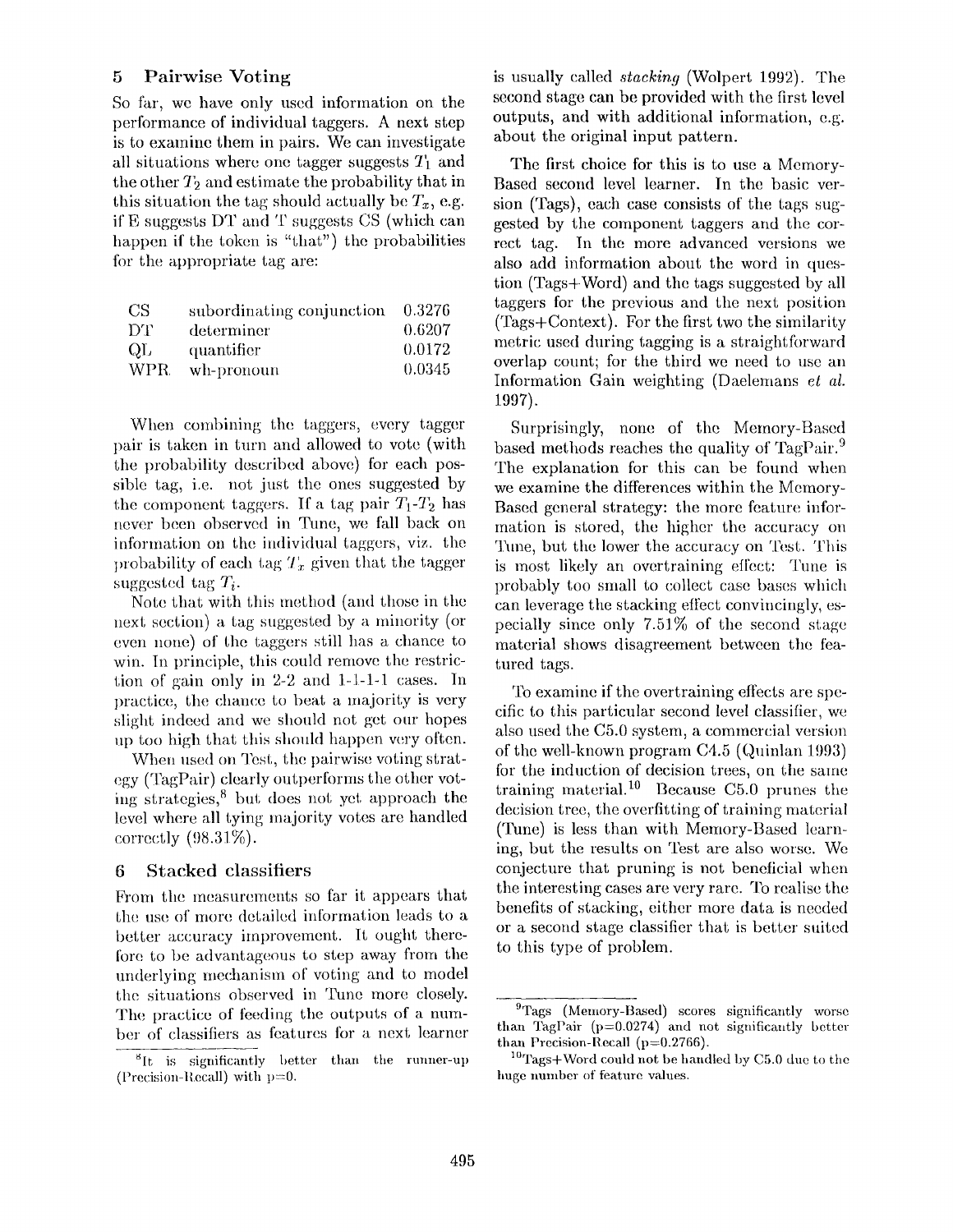|            | Test  | Increase<br><b>VS</b> | $\%$ .<br>Reduc-    |
|------------|-------|-----------------------|---------------------|
|            |       | Component             | Error<br>tion       |
|            |       | Average               | <b>Best</b><br>Rate |
|            |       |                       | Component           |
| Т          | 96.08 |                       |                     |
| R.         | 96.46 |                       |                     |
| Μ          | 96.95 |                       |                     |
| MR.        | 97.03 | $96.70 + 0.33$        | $2.6 \, (M)$        |
| RT         | 97.11 | $96.27 + 0.84$        | 18.4 $(R)$          |
| MT         | 97.26 | $96.52 + 0.74$        | $10.2 \, (M)$       |
| E          | 97.43 |                       |                     |
| <b>MRT</b> | 97.52 | $96.50 + 1.02$        | 18.7 (M)            |
| MЕ         | 97.56 | $97.19 + 0.37$        | $5.1 \; (E)$        |
| ER.        | 97.58 | $96.95 + 0.63$        | $5.8 \text{ (E)}$   |
| EТ         | 97.60 | $96.76 + 0.84$        | $6.6 \text{ (E)}$   |
| MER.       | 97.75 | $96.95 + 0.80$        | 12.5(E)             |
| ERT        | 97.79 | $96.66 + 1.13$        | 14.0 (E)            |
| MET        | 97.86 | $96.82 + 1.04$        | 16.7 $(E)$          |
| MERT       | 97.92 | $96.73 + 1.19$        | 19.1 $(E)$          |

Table 3: Correctness scores on Test for Pairwise Voting with all tagger combinations

## **7 The value of combination**

The relation between the accuracy of combinations (using TagPair) and that of the individual taggers is shown in Table 3. The most important observation is that every combination (significantly) outperforms the combination of any strict subset of its components. Also of note is the improvement yielded by the best combination. The pairwise voting system, using all four individual taggers, scores 97.92% correct on Test, a  $19.1\%$  reduction in error rate over the best individual system, viz. the Maximum Entropy tagger (97.43%).

A major factor in the quality of the combination results is obviously the quality of the best component: all combinations with E score higher than those without E (although M, R and T together are able to beat E alone<sup>11</sup>). After that, the decisive factor appears to be the difference in language model: T is generally a better combiner than M and  $R<sup>12</sup>$  even though it has the lowest accuracy when operating alone.

A possible criticism of the proposed combi-

nation scheme is the fact that for the most successful combination schemes, one has to reserve a non-trivial portion (in the experiment 10% of the total material) of the annotated data to set the parameters for the combination. To **see**  whether this is in fact a good way to spend the extra data, we also trained the two best individual systems (E and M, with exactly the same settings as in the first experiments) on a concatenation of Train and Tune, so that they had access to every piece of data that the combination had seen. It turns out that the increase in the individual taggers is quite limited when compared to combination. The more extensively trained E scored 97.51% correct on Test  $(3.1\%$  error reduction) and M 97.07\%  $(3.9\%$  error reduction).

## Conclusion

Our experiment shows that, at least for the task at hand, combination of several different systems allows us to raise the performance ceiling for data driven systems. Obviously there is still room for a closer examination of the differences between the combination methods, e.g. the question whether Memory-Based combination would have performed better if we had provided more training data than just Tune, and of the remaining errors, e.g. the effects of inconsistency in the data (cf. Ratnaparkhi 1996 on such etfects in the Penn Treebank corpus). Regardless of such closer investigation, we feel that our results are encouraging enough to extend our investigation of combination, starting with additional component taggers and selection strategies, and going on to shifts to other tagsets and/or languages. But the investigation need not be limited to wordclass tagging, for we expect that there are many other NLP tasks where combination could lead to worthwhile improvements.

## **Acknowledgements**

Our thanks go to the creators of the tagger generators used here for making their systems available.

## References

All K.M. and Pazzani M.J. (1996) *Error Reduction through Learning Multiple Descriptions.*  Machine Learning, Vol. 24(3), pp. 173-202.

 $11$  By a margin at the edge of significance:  $p=0.0608$ .

 $^{12}$ Although not significantly better, e.g. the differences within the group  $ME/ER/ET$  are not significant.